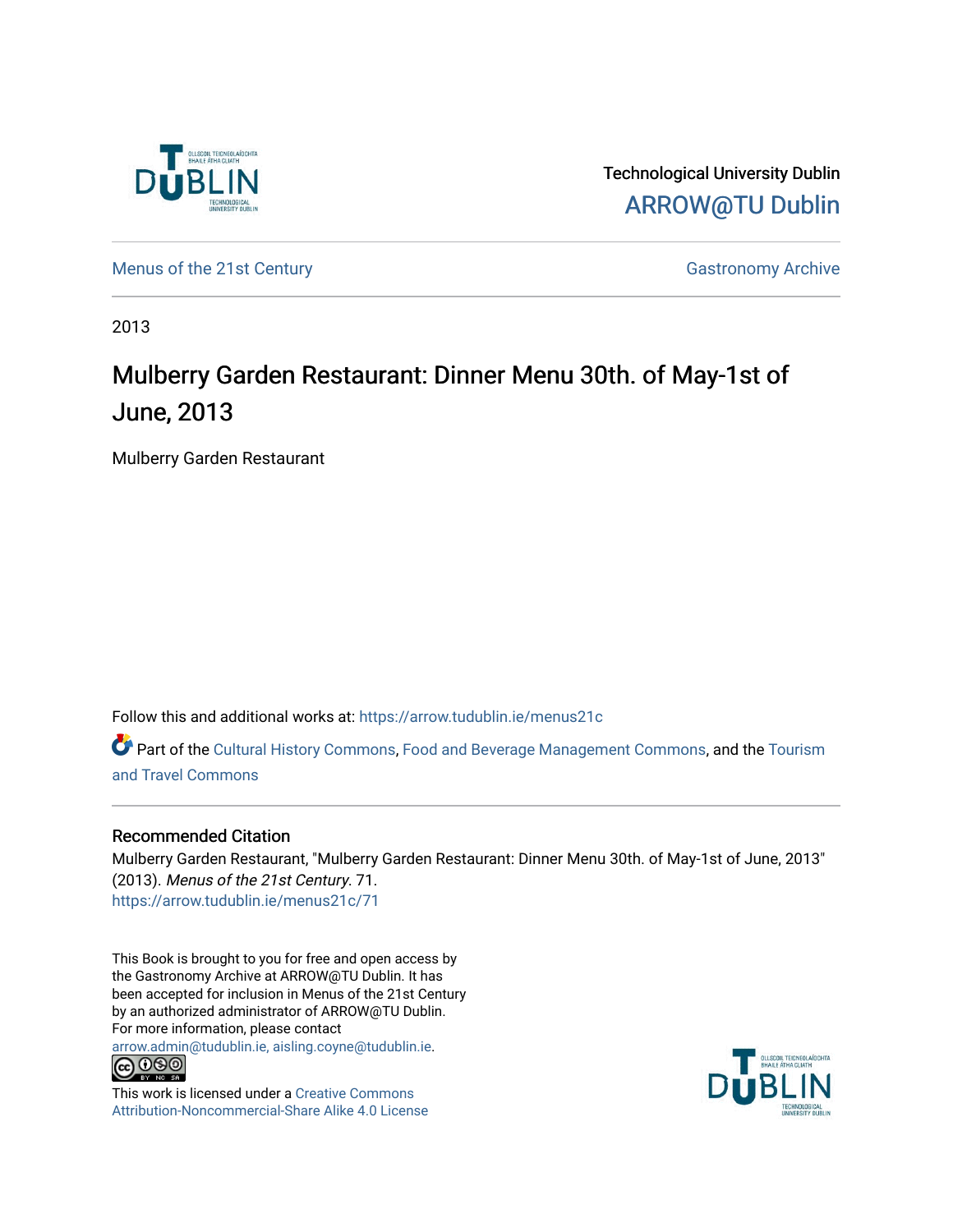

# This Week's Seasonal Dinner Menu  $30<sup>th</sup>$  of May – 1<sup>st</sup> of June 2013

### **Clogherhead Crab Risotto** Confit Cherry Tomatoes, Crab Claws Bon Bon

#### Or

**Smoked Ballyhoura Mushrooms** Garlic Crisps, Cauliflower, Horseradish Emulsion, Wood Sorrel, Parsley Purée

# **◊**

## **Roast Atlantic Hake**

Irish Asparagus, New Potatoes, Crispy Carlingford Mussels, Parsley Butter Foam

#### Or

**Rump Of Lough Erne Spring Lamb** Salt Baked Turnips, Wild Garlic, Faggots,

Confit Potatoes, Lamb Jus, Onion Shells

## **◊**

#### **Brendan Guinan's Strawberries**

Lemon Curd, Homemade Doughnut

#### Or

#### **Selection Of Hand Crafted Irish Cheeses**

Oat Biscuits, Mini Baguettes, Apple Jam & Date Purée

## **◊**

#### €40

*A Vegetarian Menu Is Also Available*